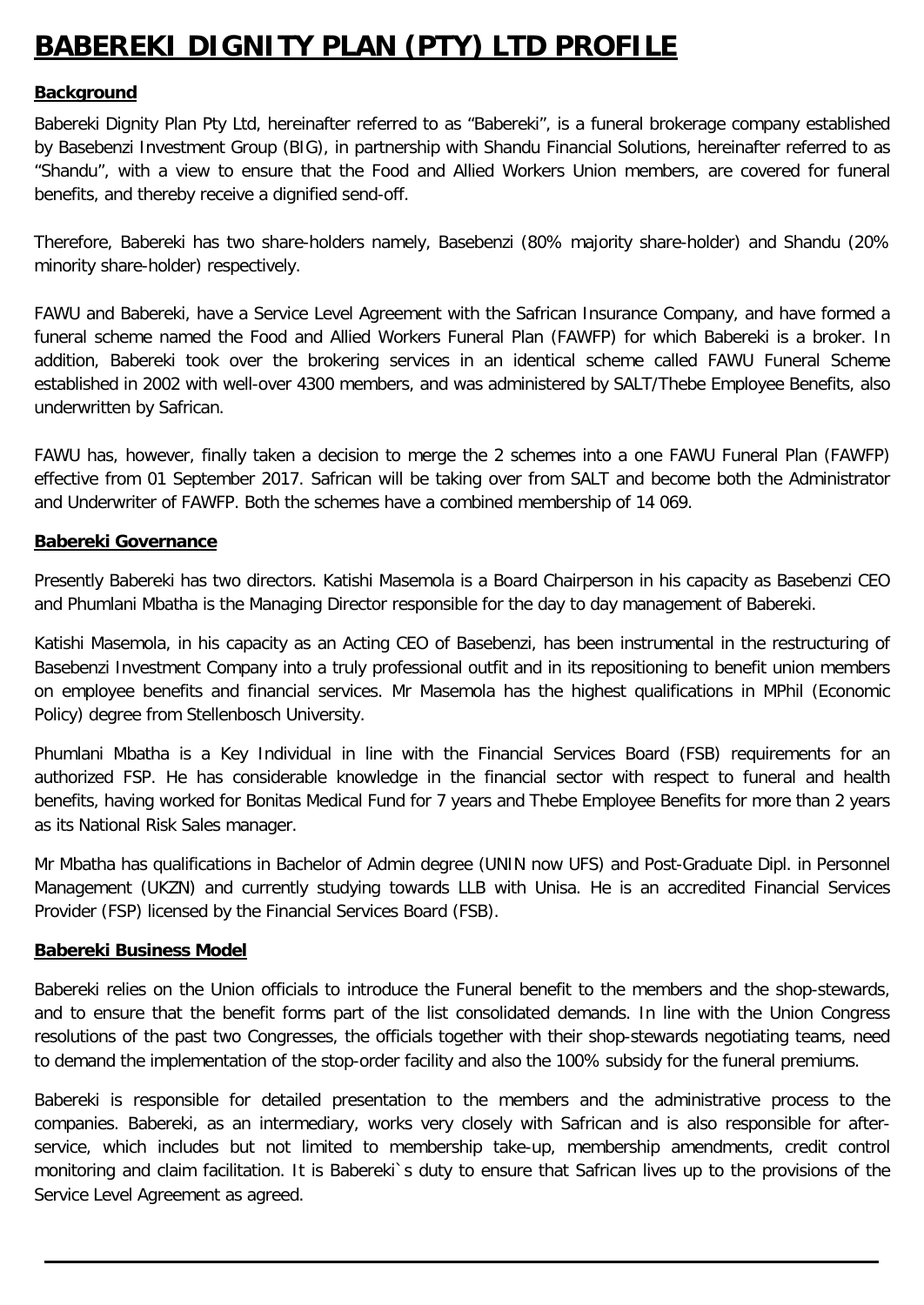#### **DISCLOSURE**

#### **Commission:**

Babereki is paid 13.75% commission by Safrican for placing members with the underwriter (Safrican).

#### **Legislation:**

Babereki and its Key Individual Phumlani Mbatha is governed and operates as per the requirements of the FAIS Act, which also gave rise to the industry regulatory body Financial Services Board which issues all the licenses to financial services providers including Babereki and its Key individual.

Babereki FSP no. 42305.

#### **Fidelity cover:**

Babereki does not hold or receipt members premiums and therefore doesn't require the fidelity cover. However the underwriter (Safrican) which collects the members' premiums is obliged to have the fidelity cover as they are the risk underwriters.